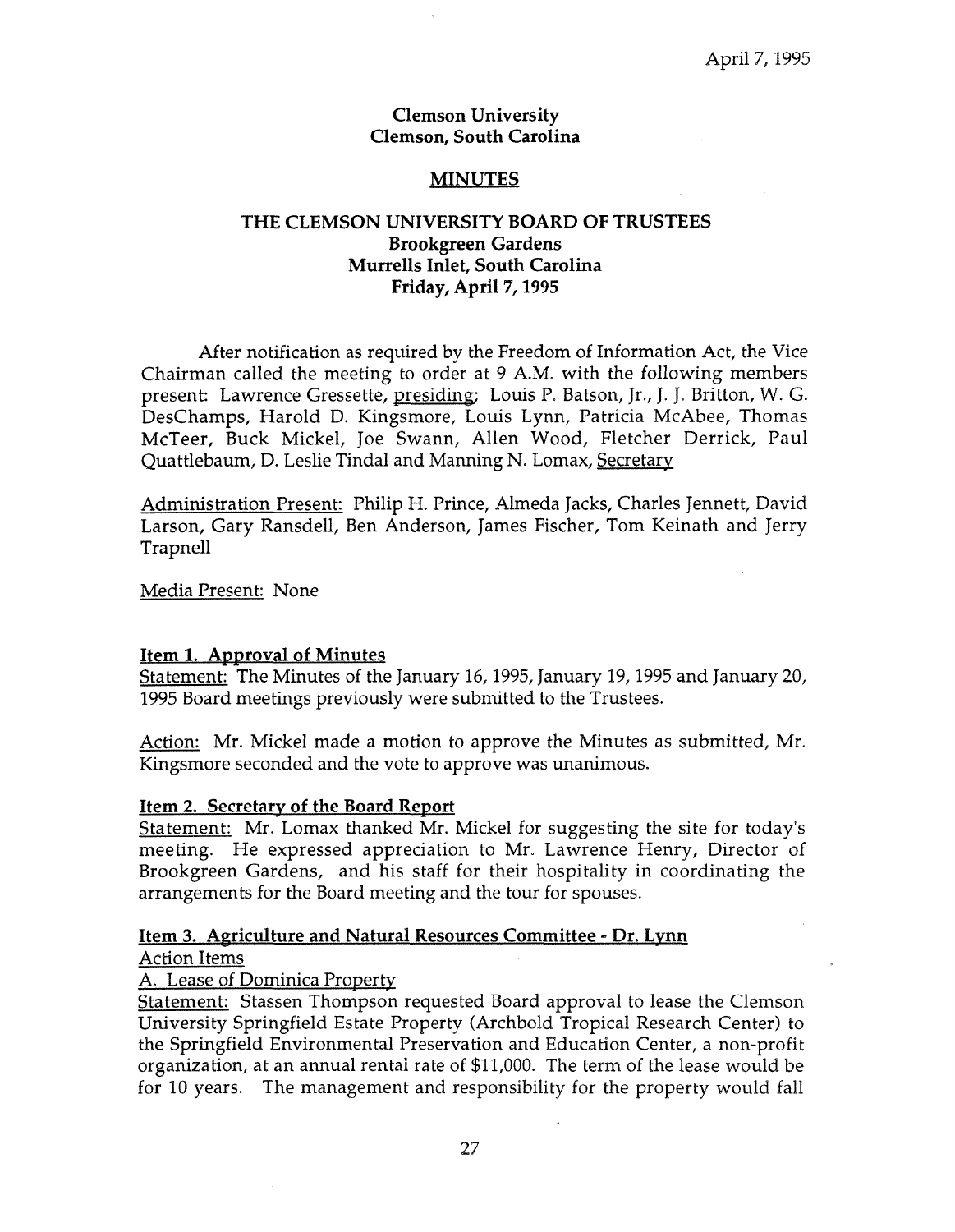under the new management; however, the intended use of the property would not change, and the research that is presently being conducted would not be curtailed. The staff would be employees of the new management. The University would be responsible for insurance premiums, but the annual rental rate would more than cover these insurance payments.

Action: Dr. Lynn, on behalf of the Agricultural and Natural Resources (ANR) Committee, made a motion to approve the lease, Mrs. McAbee seconded and the vote of approval was unanimous.

### B. Horrv County Easement

Statement: Dr, Thompson reported that Clemson University owns a 540 acre tract of land in Myrtle Beach, some of which are wetlands. Horry County has requested an easement to construct and maintain a drainage easement across a portion of this property in order to improve drainage in the basin. Dr. Thompson indicated that it would be to the University's advantage to approve the easement.

Action: Dr. Lynn, on behalf of the ANR Committee, made a motion to approve the easement, Mr. Kingsmore seconded and the vote to approve was unanimous.

#### C. Shrub Branch Baptist Church

Statement: Dr. Thompson requested approval to grant a quit claim deed to Shrub Branch Baptist Church on 1.82 acres of land provided that Shrub Branch Baptist Church grants **a** quit claim deed to Clemson on a 50' X 100' strip of land. A copy of the plat of the property is at Attachment 1.

Action: Dr. Lynn, on behalf of the ANR Committee, made a motion to approve the request, Mr. DesChamps seconded and the vote of approval was unanimous.

#### D. Children's Wish Foundation International, Inc. Agreement

Statement: Dr. Thompson requested approval to enter into a preliminary agreement with Children's Wish Foundation International, Inc. to lease approximately 45 acres of land for the purpose of constructing a state-of-the art camp facility for chronically ill children at such time as all conditions of the agreement are met to the University's satisfaction.

Action: Dr. Lynn, on behalf of the ANR Committee, made a motion for Clemson University to enter into an agreement to lease approximately 45 acres to the Children's Wish Foundation at some future point in time, provided that the conditions of the agreement are met to the University's satisfaction, Mr. Swann seconded and the vote of approval was unanimous.

#### E. SCAES Timber Account Policv

Statement: Dr. Thompson presented the following policy for the SCAES Timber Account: "Revenue from the sale of timber will be deposited in a special interest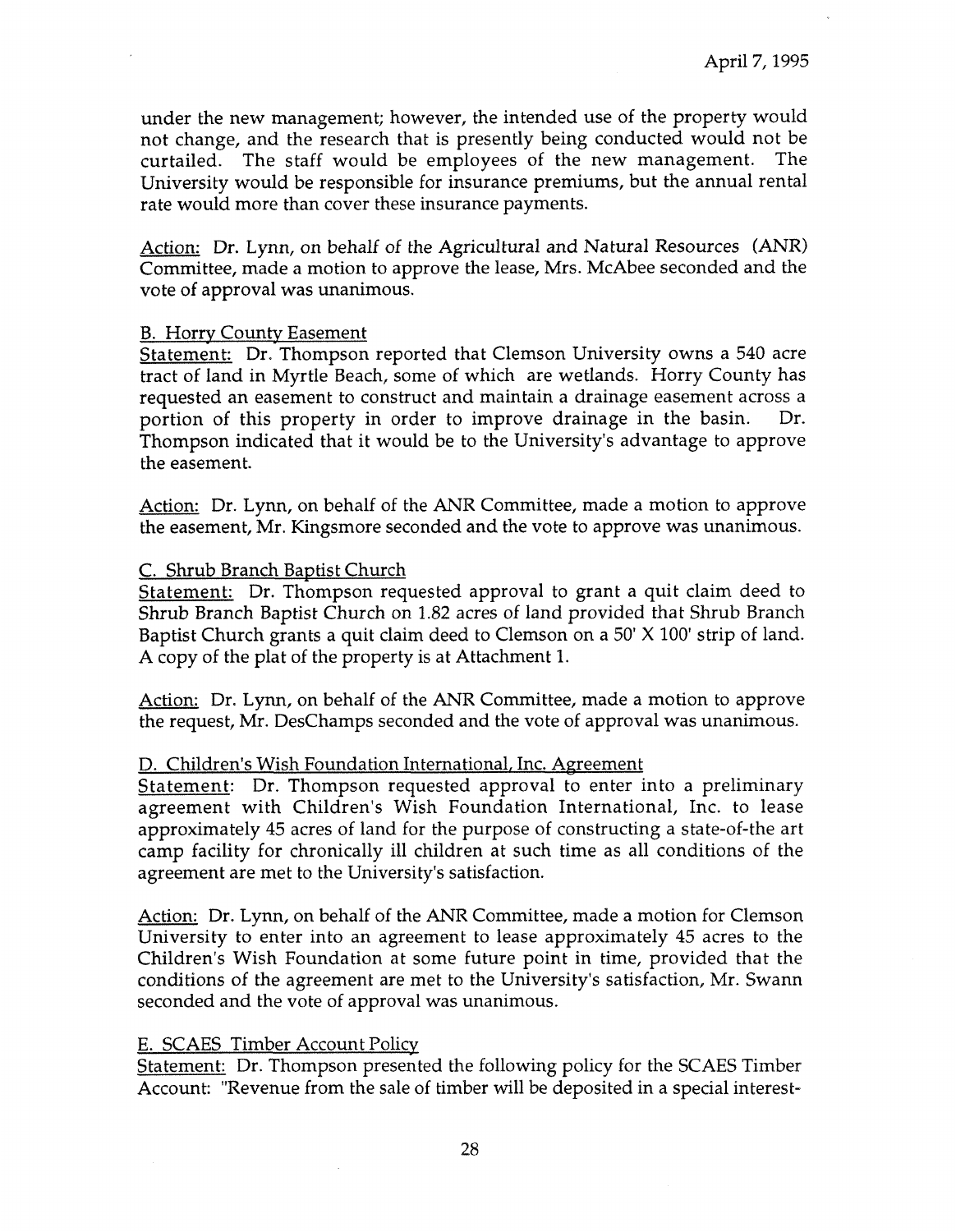bearing account, held by the State, which will be used to support the operational, timber and real estate activities of the Office of Land Management. Expenditure of principal will be consistent with the current level established by Board Policy on construction contracts."

Action: Dr, Lynn, on behalf of the ANR Committee, made a motion to approve the policy, Mr. Mickel seconded and the vote of approval was unanimous.

### **Item 4. Audit Committee** - **Mr. Mickel**

Statement: Mr. Mickel stated that the Audit Committee met on March 16, 1995 and received various audit reports along with a NCAA Report from the University's Compliance Director Steve Nelson.

Mr. Mickel again thanked Director Henry for allowing the Board to hold its meeting at Brookgreen Gardens. Mr. Henry welcomed the Board to the Gardens and shared his vision for Brookgreen Gardens. He indicated that he welcomed cooperation between the University and Brookgreen Gardens and it is his hope that a Memorandum of Understanding can be worked out between the **two.** 

### **Item 5. Budget and Finance Committee** - **Mr. Gressette**

Action Items

A. Barre Hall/Lehotsky Hall Replacement Ductwork

Statement: A request was presented to award a contract to W. 0. Blackstone and Company, Inc. of Columbia, SC in the amount of [\\$934,341.00](https://934,341.00) for the abovenamed project.

Action: Mr. Gressette, on behalf of the Budget and Finance Committee, made a motion to approve awarding the contract, Mr. McTeer seconded and the vote of approval was unanimous.

### B. Donaldson Hall Restroom Renovation

Statement: The Administration requested approval to award a contract to Matrix Construction Company of Anderson, SC in the amount of [\\$301,125.00](https://301,125.00) for the above-named project.

Action: Mr. Gressette, on behalf of the Budget and Finance Committee, made a motion to award the contract, Mr. McTeer seconded and the vote to approve was unanimous.

### Informational Item

Clemson University Financial Plan

Statement: Mr. Gressette asked the Trustees to review the CU Financial Plan which is included in the agenda material for future use as the budget process evolves later in the year.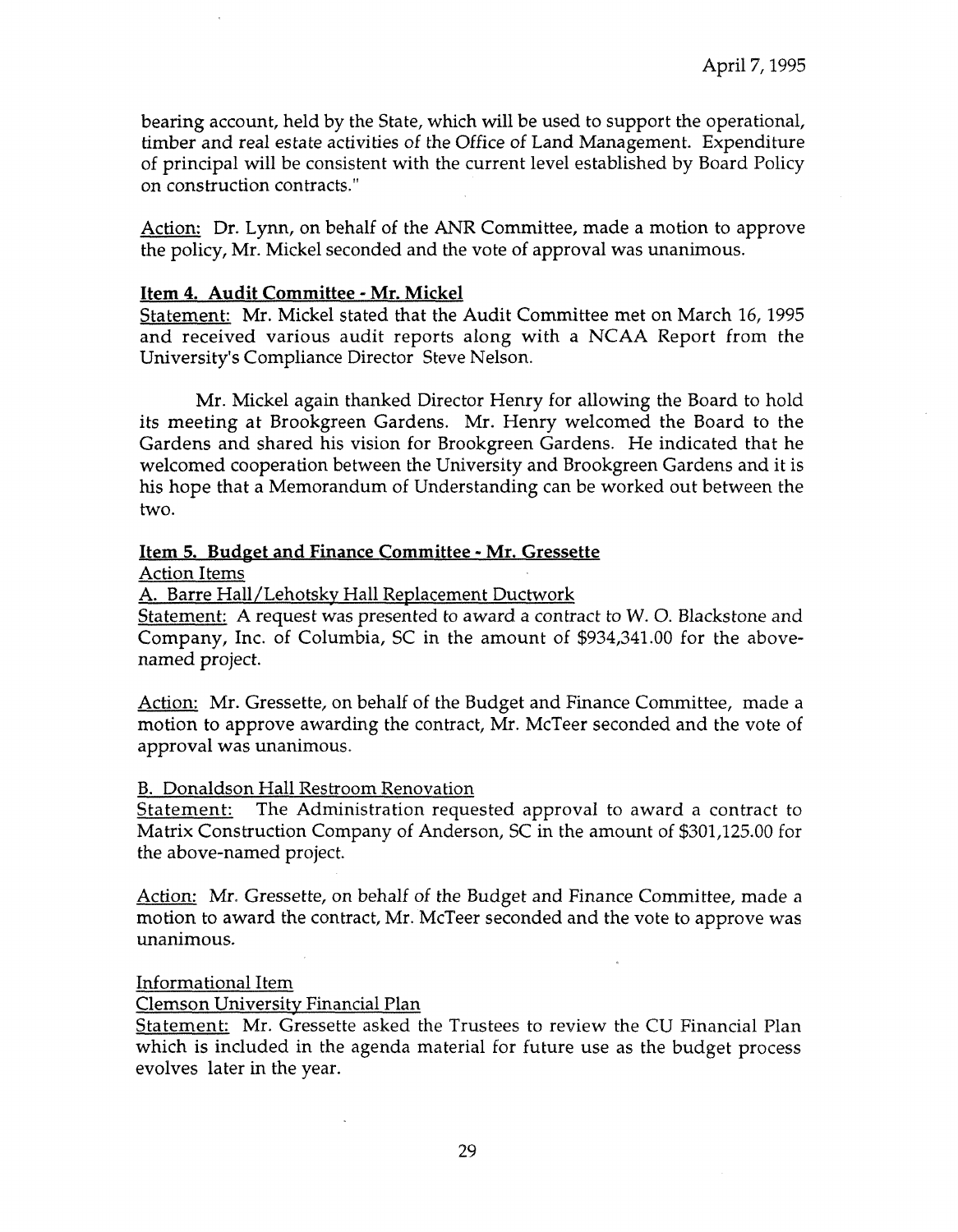# **Item** *6.* **Educational Policy Committee** - **Dr. Britton**

Action Item

College Name Changes

Statement: Charles Jennett stated that on November 1, 1994 the Board of Trustees approved restructuring the University academic units into four colleges - College of Architecture, Arts and Humanities; College of Agriculture, Forestry and Natural Resources; College of Business, Education and Nursing and College of Engineering, Sciences and Textiles. After extensive study of the respective consolidations and input from faculty and staff, three of the college deans wish to request name changes for their respective colleges. They are as follows:

A. College of Agriculture, Forestry and Natural Resources to the **College of Agriculture, Forestry and Life Sciences** 

B. College of Business, Education and Nursing to the **College of Professional Studies** 

C. College of Engineering, Sciences and Textiles to the **College of Engineering and Science.** 

Action: Dr. Britton, on behalf of the Educational Policy Committee, recommended approval of these college name changes, Mr. Wood seconded and the vote of approval was unanimous.

Informational Items

A. Presentations on Academic Units

Statement: Dr. Jennett reported that presentations on the College of Commerce and Industry and the University Center of Greenville were made to the Educational Policy Committee on December 1,1994 and a report on the College of Engineering was given to that committee on March 8, 1995. Copies of these reports were given to Trustees.

B. New or Revised Programs approved in 1994

Statement: Dr. Jennett discussed the following programs which were approved by the Commission on Higher Education in 1994:

- The Houston Center for the Study of the Black Experience (refocused)
- Ph.D. in Fisheries & Wildlife Science (new program)
- Master of Business Administration Degree Program in Austria,
	- France and Slovenia (expanding offerings to three new locations)
- Center for Entrepreneurial Leadership (new center)

### C. Update on Admissions and Scholarship Matters

Statement: Dr. Britton stated that the overall scholarship program is being reviewed and a report will be made to the Trustees during the Retreat in July. Mr. Prince noted that in a recent survey by the National Merit Scholarship program, Clemson University was second from the bottom in the number of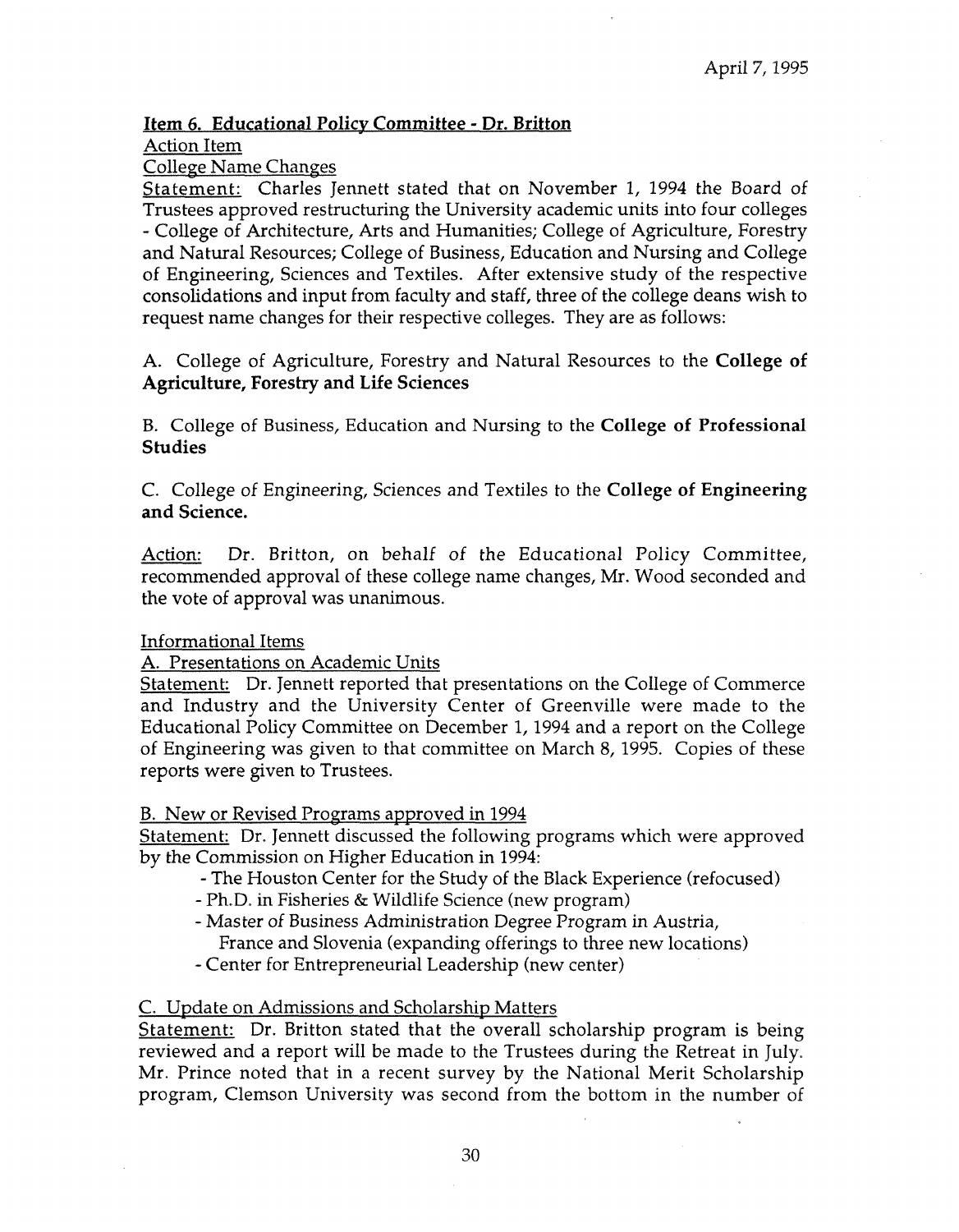National Merit Scholars it enrolls. He pointed out that our University is deficient in the dollar amount of the scholarships being offered to outstanding students in comparison to other schools in the Southeast. There is a great need for increasing resources to attract bright students.

Some Trustees have volunteered to write letters to students scoring 1200 and above on the SAT encouraging them to attend Clemson. A formal volunteer program in this regard will be implemented by the Admissions Office.

### **Item'7. Institutional Advancement Committee** - **Mr. Batson**

### Informational Items

# A. Image Redesign Process

Statement: Dr. Britton gave an update on the progress of the Image Steering Committee which has been charged with redesigning and updating the University image. The Committee has approved a plan to proceed with the process. A survey requesting opinions from internal and external constituents has been sent out. If it is decided that a new image is appropriate, introduction of that image is scheduled to coincide with the date that restructuring becomes effective, July 1,1995.

# B. Year-to-date Gift Report

Statement: Gary Ransdell presented this report which indicates that current private support totals \$20,173,064 which is *56%* higher than last year.

# C. "Preserve the Mansion" Campaign

Statement: Dr. Ransdell discussed the campaign strategy. **A** report has been prepared by a consultant which will be utilized along with campus leadership and alumni lobbying efforts to secure federal funds to support Fort Hill restoration and preservation. The possibility of obtaining additional state funds will be explored.

# Action Items

# A. Resolution: Marv Lohr Estate

Statement: Dr. Ransdell stated that Mary M. Lohr, former Dean of the College of Nursing, left the bulk of her estate to Clemson University for the benefit of the College of Nursing. A Resolution was presented to the Trustees to establish the Mary M. Lohr Faculty Endowment Fund. A copy of the Resolution is at Attachment **2.** 

Action: Mr. Batson, on behalf. of the Institutional Advancement Committee, made a motion to approve the Resolution, Dr. Britton seconded and the vote of approval was unanimous.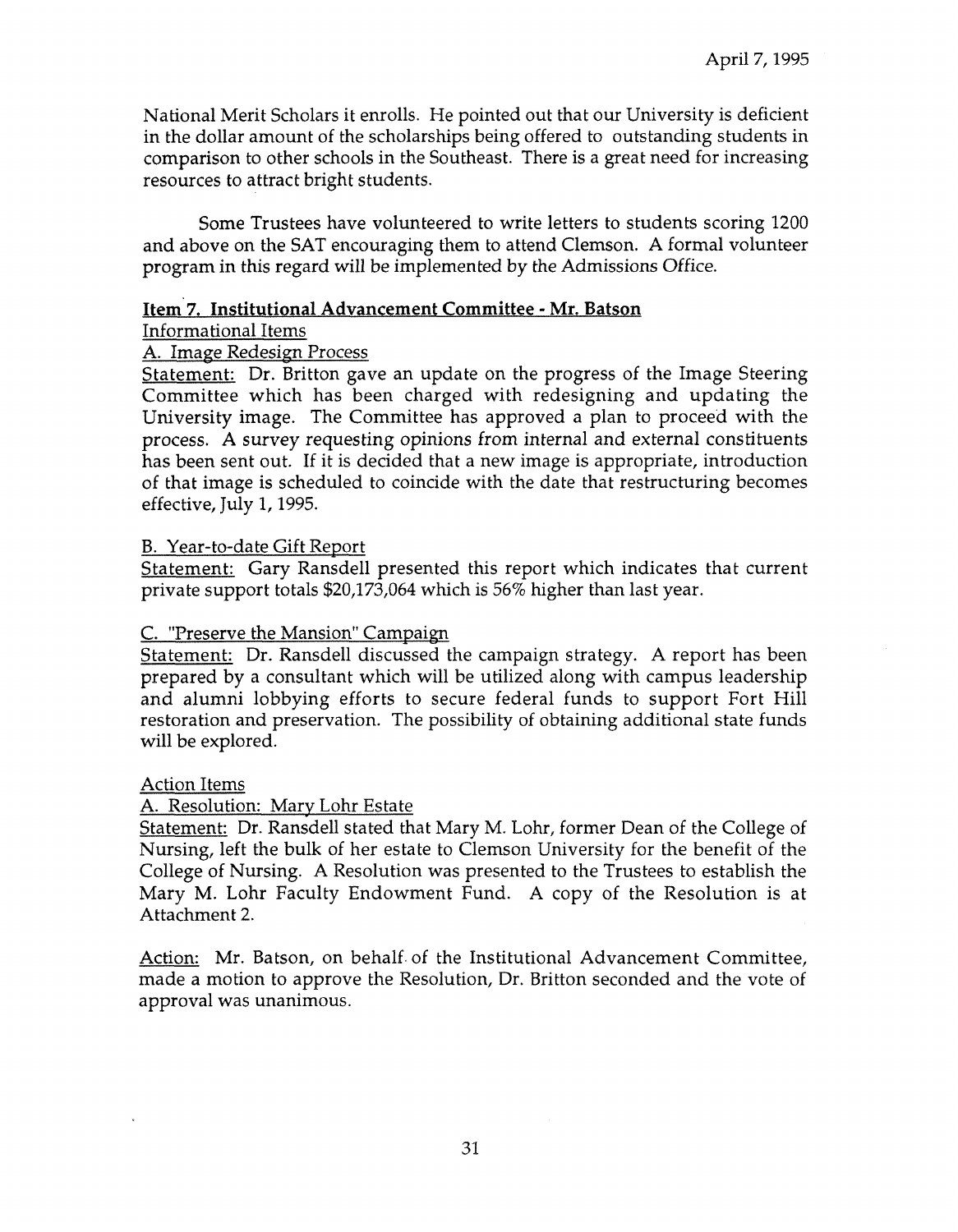### B. Cemeterv Hill Reauest

Statement: Dr. Ransdell presented a request from John Emmett Walker for a plot in Woodland Cemetery.

Action: Mr. Batson, on behalf of the Institutional Advancement Committee, made a motion to approve the request, Dr. Britton seconded and the vote of approval was unanimous.

### **Item 8, Student Affairs Committee**

# Informational Items

### A. Housing Update

Statement: Almeda Jacks discussed a proposal for a 600 space facility at the Lightsey Bridge Apartment Complex. The cost will be \$13 million and will be funded by student and faculty housing revenue bonds. Construction will begin in the summer of 1996 and the facility will be opened in the fall of 1998. This unit will replace sections E, F and F-annex of Johnstone Hall. Mrs. Jacks stated that no housing fee increase is planned for this year.

# B. Campus Concerts

Statement: Mrs. Jacks discussed the process for obtaining campus concerts. The University works through promoters in purchasing campus events because there is less risk of losing money than by purchasing the entertainment directly. Campus events revenue funds the operation of the office as well as other student programs.

# **Item 9. Presentations** - **Clemson University Proprams in the Low Country**

### A. Horticulture Programs

Statement: Dr. John Kelly, Head, Department of Horticulture gave a slide presentation regarding horticulture programs at the Sandhill Research and Education Center and in the Charleston and Myrtle Beach areas. He stated that a Memorandum of Agreement be tween Clemson University and Brookgreen Gardens is being discussed.

### B. Myrtle Beach Program/Initiatives

Statement: Stassen Thompson reported that Clemson University owns approximately 540 acres on US 17 By-Pass in Myrtle Beach. Clemson managed the property for twenty years before acquiring title to the property in 1986. A market study was conducted on the property in 1988 and the University was advised not to market the property until two to five years after closure of the Myrtle Beach Air Force Base. Clemson subsequently sold approximately \$600,000 worth of timber from the property. Clemson has also been working with Horry-Georgetown Technical College to form the Grand Strand Higher Educational Consortium in order to acquire land and facilities on the Air Force Base.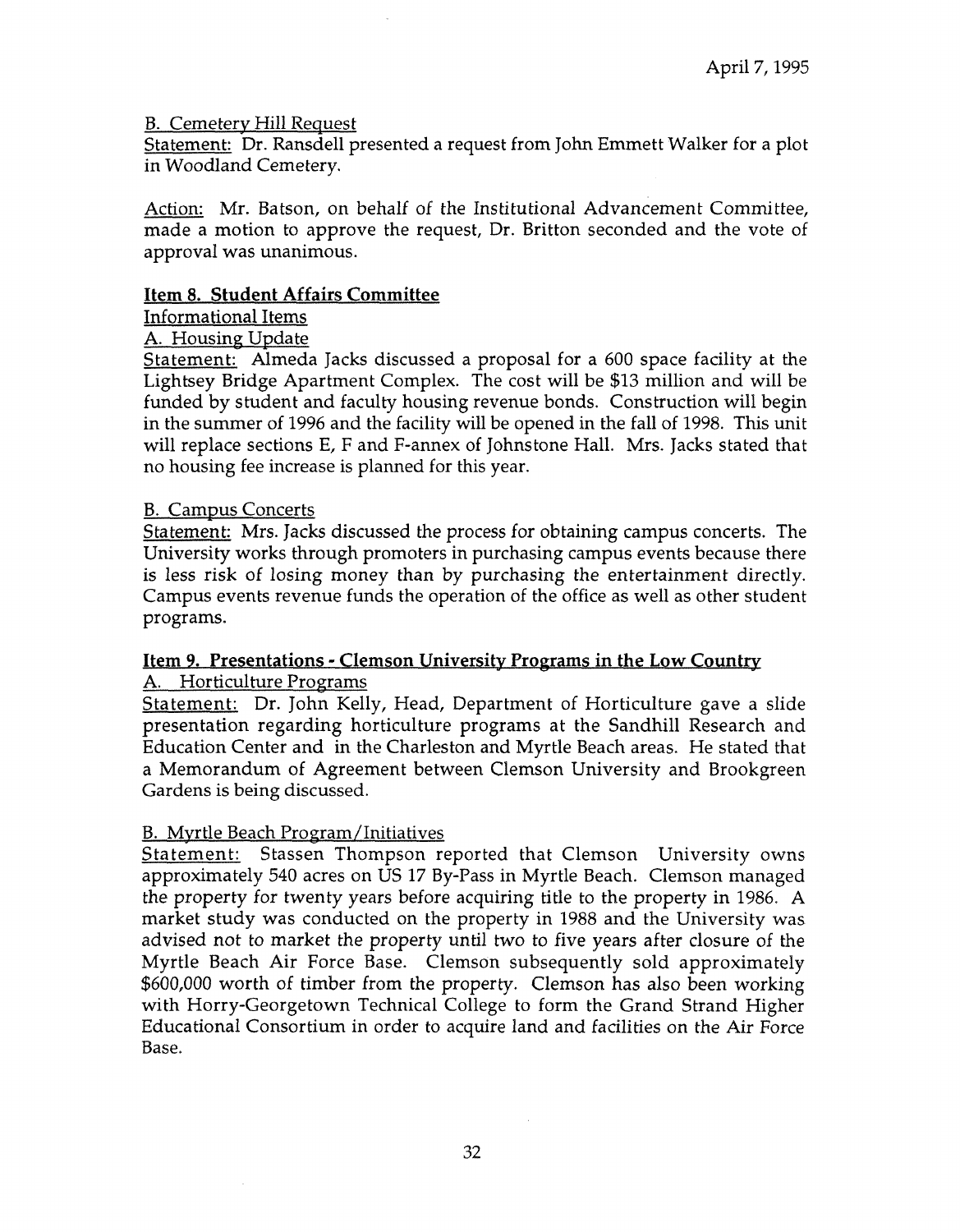Gary Davis, Vice President for Planning and Development at Horry-Georgetown Technical College, presented an update on the efforts of the Grand Strand Higher Education Consortium (GSHEC) to acquire a portion of the Air Force Base. The proposal is with the Secretary of Education which should render a decision by early June. Mr. Davis stated that GSHEC would provide an opportunity for Horry-Georgetown TEC and Clemson to work cooperatively on research and educational programs. For example, it provides an opportunity for Clemson and Horry-Georgetown to work jointly in the turf management area.

David Fuller, Senior Planner, City of Myrtle Beach, and Birney Blind, Director of Planning, Horry County, briefed the Board on growth in the Myrtle Beach area. Mr. Fuller shared with the Board results of a transportation study which, if implemented, would significantly impact the Clemson property. He also spoke to the impact of the theme park being developed on the Air Force Base property and the potential impact on Clemson property. Mr. Blind spoke to the need to coordinate planning and development activity in the vicinity of the Air Force Base. He, along with the City of Myrtle Beach, is encouraging large land owners to consider a joint planning effort.

Mr. Blind requested that the Board of Trustees authorize the Land Management Office to participate in a joint planning effort with other property owners in the area, the City of Myrtle Beach and Horry County Planning Offices. Such master planning efforts would not be at any expense to Clemson.

Action: The Board approved the request.

#### C. Belle W. Baruch Forest Science Institute Report

Statement: George Askew, Director, Belle W. Baruch Forest Science Institute, provided an overview of the University's 25 year association with the Bell W. Baruch Foundation. He indicated that the property is used for both research and teaching purposes, and the work of the Institute has gained both national and international attention. The University is responsible for maintenance and management of the property utilizing a staff of 4 full-time scientists, 5 maintenance technicians and 1 clerical person.

#### **Item 10. Executive Session**

Statement: The Vice Chairman announced that the Board needed to go into executive session to discuss a personnel matter. He stated that no decisions would be made and no votes taken while the Board was in executive session.

Action: Dr. Britton made a motion to go into executive session, Mr. Wood seconded and the vote of approval was unanimous. The Board went into executive session at 12:30 P.M.